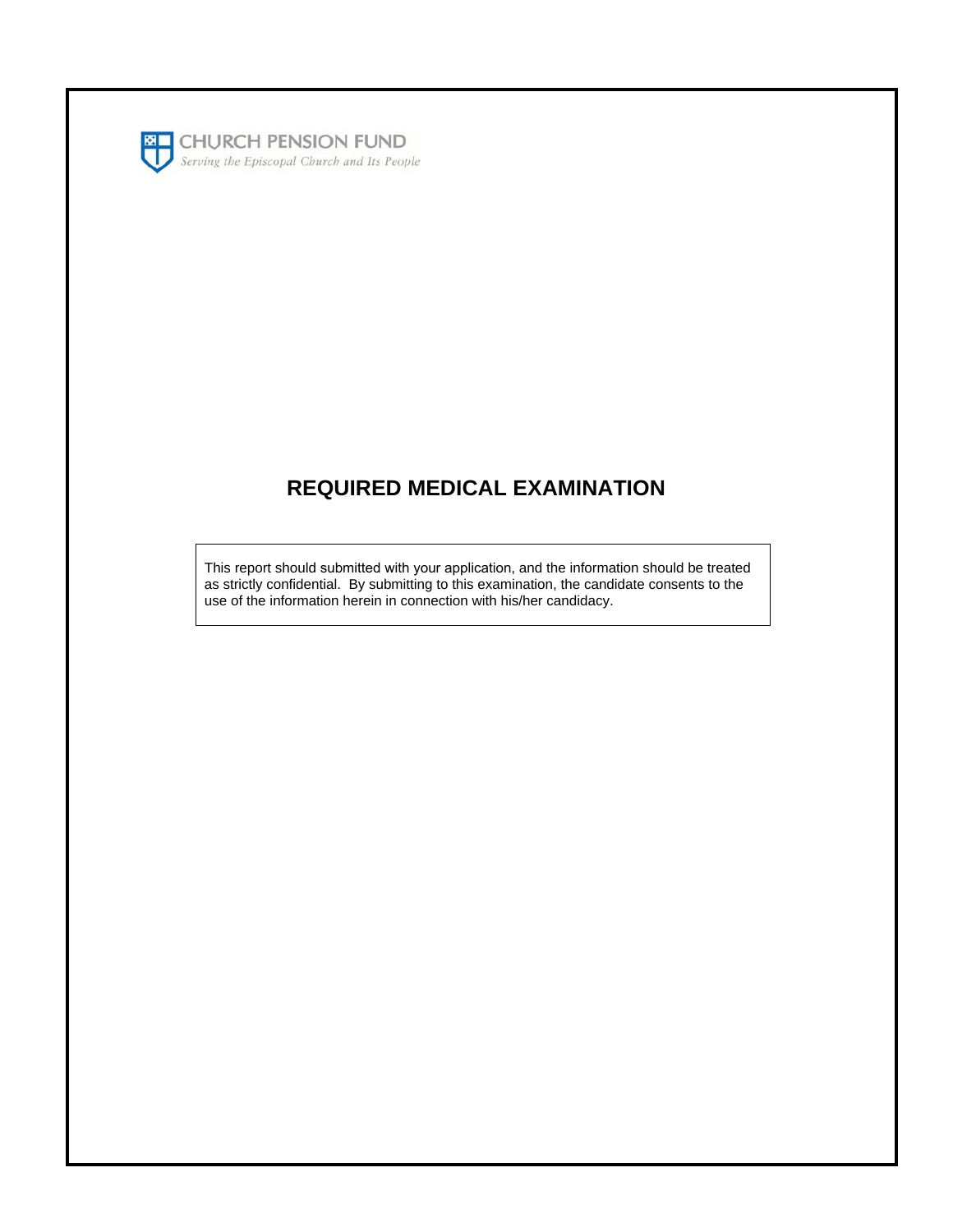## **MEDICAL EXAMINATION**

| Name                      |                     | Date of Birth           |                         |  |
|---------------------------|---------------------|-------------------------|-------------------------|--|
| Your Home Address         |                     | Phone Number/Fax Number |                         |  |
| <b>Marital Status</b>     |                     | Children and Ages       |                         |  |
| Notify in Case of Illness |                     | Phone Number/Fax Number |                         |  |
| Personal Physician        | Physician's Address |                         | Phone Number/Fax Number |  |

Please answer all questions below "Yes" or "No;" provide full details n space at bottom for any questions answered "Yes."

| <b>Have You</b>                                                                                                                      | Yes. | <b>No</b> |
|--------------------------------------------------------------------------------------------------------------------------------------|------|-----------|
| Ever been rejected or paid extra money for insurance?                                                                                |      |           |
| Ever received Workmen's Compensation or other disability benefits?                                                                   |      |           |
| Been rejected for employment on account of any physical or mental condition?                                                         |      |           |
| Ever received prescription drugs for mental illness or substance abuse?                                                              |      |           |
| Ever been a patient in a hospital?                                                                                                   |      |           |
| Had any accidents, injuries or operations or contemplate any operation?                                                              |      |           |
| Received disability benefits or medical leave for any medical/psychiatric<br>condition?                                              |      |           |
| Had your medical or psychiatric fitness for a job or educational studies questioned<br>by a supervisor or a supervising institution? |      |           |
| Ever left school or any position because of ill health?                                                                              |      |           |
| Lost time from work or school in the past three years for medical reasons?                                                           |      |           |
|                                                                                                                                      |      |           |

Provide *full details* here for all questions answered "Yes." *Full details* include the condition, dates and durations. List the question number when answering. Use additional sheets if necessary.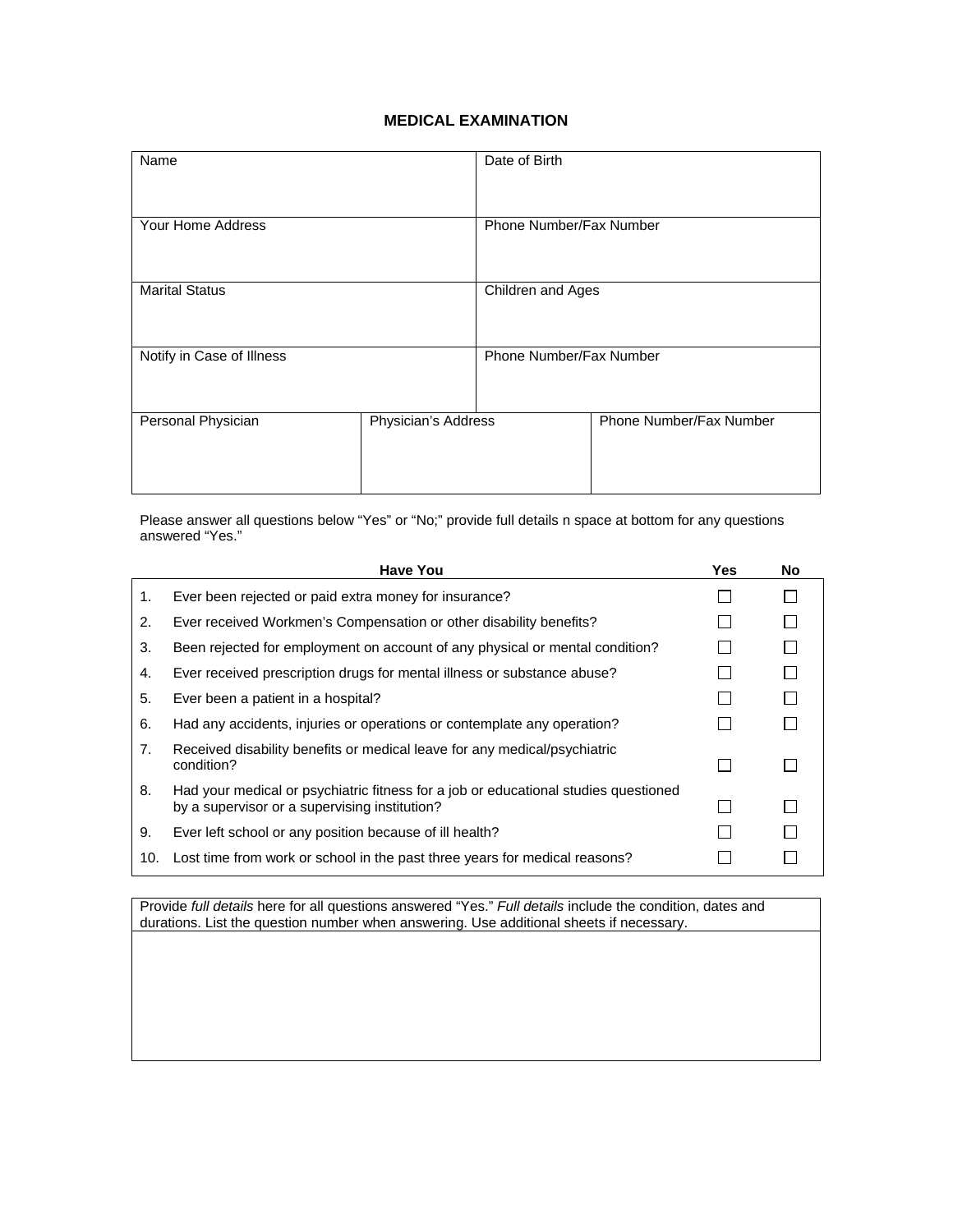|                    | <b>Outline for Physical Examination</b> |       |                 |                           |                                      |
|--------------------|-----------------------------------------|-------|-----------------|---------------------------|--------------------------------------|
| 1.                 | (a) How long have you known applicant   |       |                 | (b) in what relationship? |                                      |
| 2.                 | (a) height without shoes:               | Ft    | Ins (b) weight: | lbs                       |                                      |
| <b>Vital Signs</b> |                                         |       |                 |                           |                                      |
|                    | Temperature                             | Pulse | Respiration     | <b>Blood Pressure</b>     | (arm, $R \Box$ or $L \Box$ position) |

## **Physical Examination: Check for within normal limits. Note positive findings in the space below.**

| Head         |                                                                   | Lymph<br><b>Nodes</b> |                                                                                                                      |  |
|--------------|-------------------------------------------------------------------|-----------------------|----------------------------------------------------------------------------------------------------------------------|--|
| Eyes         | Vision                                                            |                       | Enlargement, consistency and/or<br>tenderness of cervical, axillary,<br>epitrochlear, popliteal, and inguinal glands |  |
|              | Conjunctivae and sclerae                                          |                       |                                                                                                                      |  |
|              | Pupils size                                                       |                       |                                                                                                                      |  |
|              | Reaction                                                          |                       |                                                                                                                      |  |
|              | Equality                                                          |                       |                                                                                                                      |  |
|              | Appearance                                                        |                       |                                                                                                                      |  |
| Ears         | Hearing                                                           |                       |                                                                                                                      |  |
|              | Air and bone conduction                                           | <b>Chest</b>          |                                                                                                                      |  |
|              | Appearance of tympanic membranes                                  |                       | Appearance and function of chest wall                                                                                |  |
| <b>Nose</b>  | Obstruction to breathing                                          | <b>Breasts</b>        | Appearance, asymmetry, tenderness,<br>masses, nipple discharge                                                       |  |
|              | Septal deviation and/or perforation                               | Lungs                 | Type of respiration, character of breath<br>sounds; presence of rales, rhonchi,<br>wheezes or rubs                   |  |
|              | Discharge                                                         | Heart                 |                                                                                                                      |  |
| <b>Mouth</b> | Sores                                                             |                       | Apex location, precordial movements or<br>thrills                                                                    |  |
|              | Dental status                                                     | Auscultation          |                                                                                                                      |  |
|              | Appearance and palpation of mucosa<br>tongue, gums floor of mouth |                       | Heart sounds: S1, S2, S3, S4                                                                                         |  |
|              | Appearance of tonsils, pharynx                                    |                       | Presence of murmurs, clicks, rub, split<br>sounds                                                                    |  |
|              | Appearance & movement of uvula,<br>palate gag reflex              |                       | Radiation of murmurs                                                                                                 |  |
| <b>Neck</b>  |                                                                   | <b>Pulses</b>         |                                                                                                                      |  |
|              | Palpable masses                                                   |                       | Cartoids                                                                                                             |  |
|              | Thyroid                                                           |                       | <b>Brachials</b>                                                                                                     |  |
|              | Location of trachea                                               |                       | Radials                                                                                                              |  |
|              | Venous engorgement                                                |                       | Femorals                                                                                                             |  |
|              | <b>Bruits</b>                                                     |                       | Dorsalis pedis                                                                                                       |  |
|              | Flexibility                                                       |                       | <b>Posterior Tibials</b>                                                                                             |  |

**Summary of positive findings:**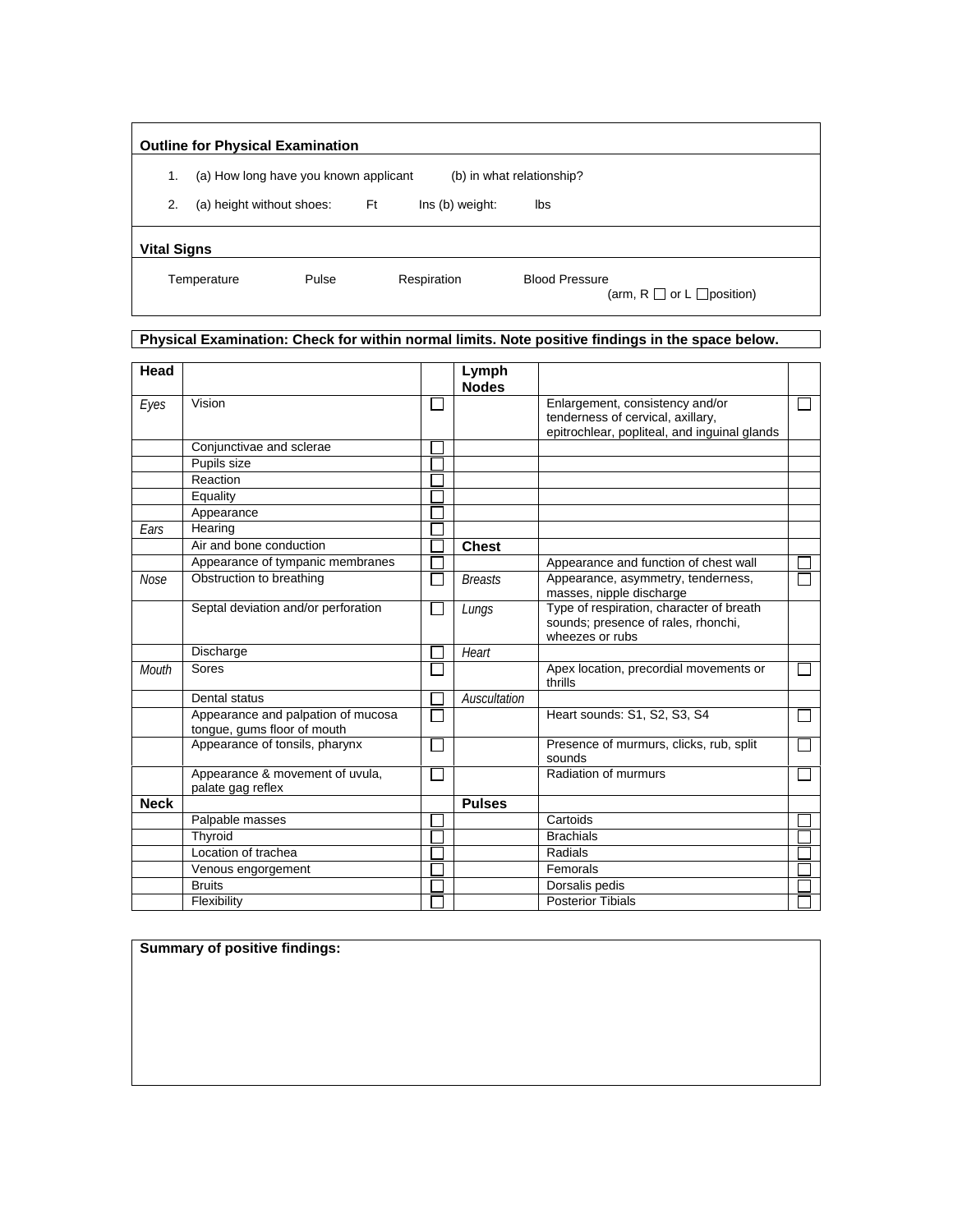## **Outline for Physical Examination**

|              | (continued from previous page)            |              |                    |                              |  |
|--------------|-------------------------------------------|--------------|--------------------|------------------------------|--|
| <b>Spine</b> |                                           |              | Neurological       |                              |  |
|              | Mobility                                  |              |                    | <b>Mental status</b>         |  |
|              | <b>Tenderness</b>                         |              |                    | Cranial nerves               |  |
|              | Curvature                                 |              |                    | Cerebellar function          |  |
| Abdomen      |                                           |              |                    | Muscle strength              |  |
|              | Appearance (distended, flat,<br>scaphoid) | $\mathbf{L}$ |                    | Reflexes                     |  |
|              | Abnormal movements                        |              |                    | Gait and station             |  |
|              | Dilated veins                             |              |                    | Rapid sensory exam including |  |
|              | <b>Striae</b>                             |              |                    | vibratory                    |  |
|              |                                           |              |                    |                              |  |
| Auscultation | Bowel sounds                              |              | <b>Extremities</b> |                              |  |
|              | <b>Bruits</b>                             |              |                    | Skin color                   |  |
|              | <b>Rubs</b>                               |              |                    | Temperature                  |  |
| Percussion   | <b>Distention</b>                         |              |                    | Texture                      |  |
|              | Organ size                                |              |                    | Varicosities                 |  |
| Palpation    | Resistance                                |              |                    | Clubbing                     |  |
|              | <b>Tenderness</b>                         |              |                    | Edema                        |  |
|              | Rebound                                   |              |                    | Joint motions                |  |
|              | Organs (liver, spleen, bladder)           |              |                    | Muscular abnormalities       |  |
|              | Masses                                    |              |                    | Circumference                |  |
|              | Epigastric or incisional hernia           |              |                    |                              |  |

| <b>Genital, Prostate or Pelvic Examination</b> | <b>Rectal Exam and Stool Sample</b> |
|------------------------------------------------|-------------------------------------|
| List any abnormal findings:                    | List positive findings:             |
|                                                |                                     |
|                                                |                                     |
|                                                |                                     |
|                                                |                                     |
|                                                |                                     |

| <b>LABORATORY</b>  |  |
|--------------------|--|
| CBC                |  |
| Fast Chem profile  |  |
| U/A                |  |
| EKG (if indicated) |  |
| <b>PPD</b>         |  |

On the basis of your examination, is the candidate free from any medical condition or other impediment that would render him/her unsuitable for the tasks of ordained ministry? (If you have any confidential information that would render the candidate unacceptable, please so indicate here and forward details to the Bishop by confidential communication.)

> \_\_\_\_\_\_\_\_\_\_\_\_\_\_\_\_\_\_\_\_\_\_\_\_\_\_\_\_\_\_\_\_\_\_\_\_\_\_ M.D. Examiner's Signature

> > Address

/ Phone Number/Fax Number